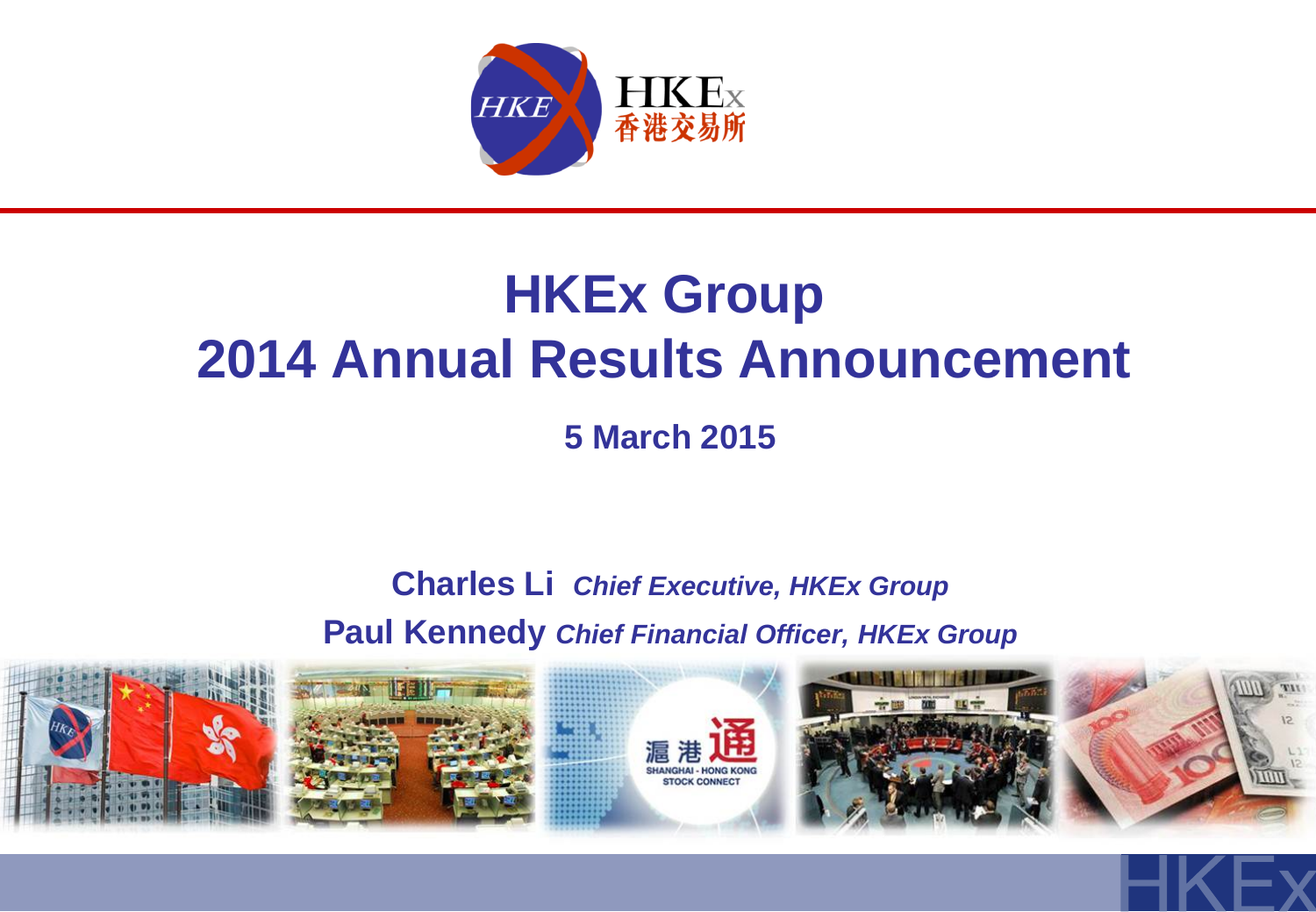



This presentation does not constitute an offer, solicitation or invitation to subscribe for and/or purchase any securities in any jurisdiction in which such offer, solicitation or invitation is unlawful or is not authorised or to any person to whom it is unlawful to make such offer, solicitation or invitation. No action has been or will be taken under the requirements of the legislation or regulation of, or of the legal regulatory requirements of any jurisdiction.

Currently, access to the Northbound Trading Link of Shanghai-Hong Kong Stock Connect is only available to intermediaries licensed/regulated in Hong Kong; access to the Southbound Trading Link of Shanghai-Hong Kong Stock Connect is only available to intermediaries licensed/regulated in Mainland China. Direct access to Shanghai-Hong Kong Stock Connect is not available outside Hong Kong and Mainland China.

The information provided in this presentation is provided on an "as is" and "as available" basis and may be amended or changed in the course of the implementation of Shanghai-Hong Kong Stock Connect. It is not a substitute for professional advice which takes account of your specific circumstances.

This presentation contains some forward-looking statements. These are based on current expectations, estimates, projections, beliefs and assumptions of HKEx about its businesses and the markets that it operates in. These statements are not guarantees of future performance and involve certain risks, uncertainties and assumptions which are difficult to predict and depend on a number of factors beyond HKEx's control. Therefore, actual outcomes and returns may differ materially from what is expressed or forecasted in such forward-looking statements. We caution readers not to place undue reliance on the expectations expressed in such forward-looking statements.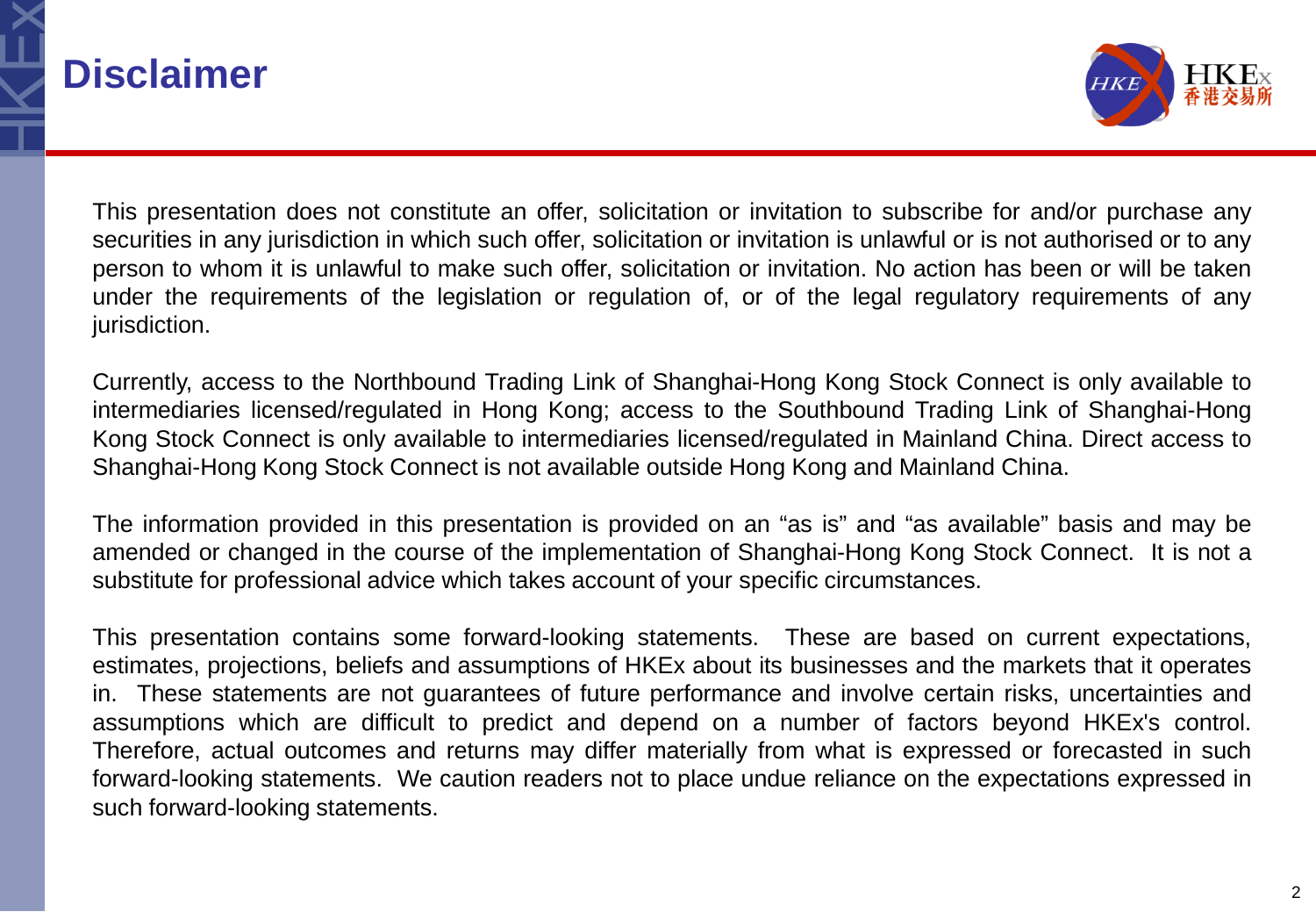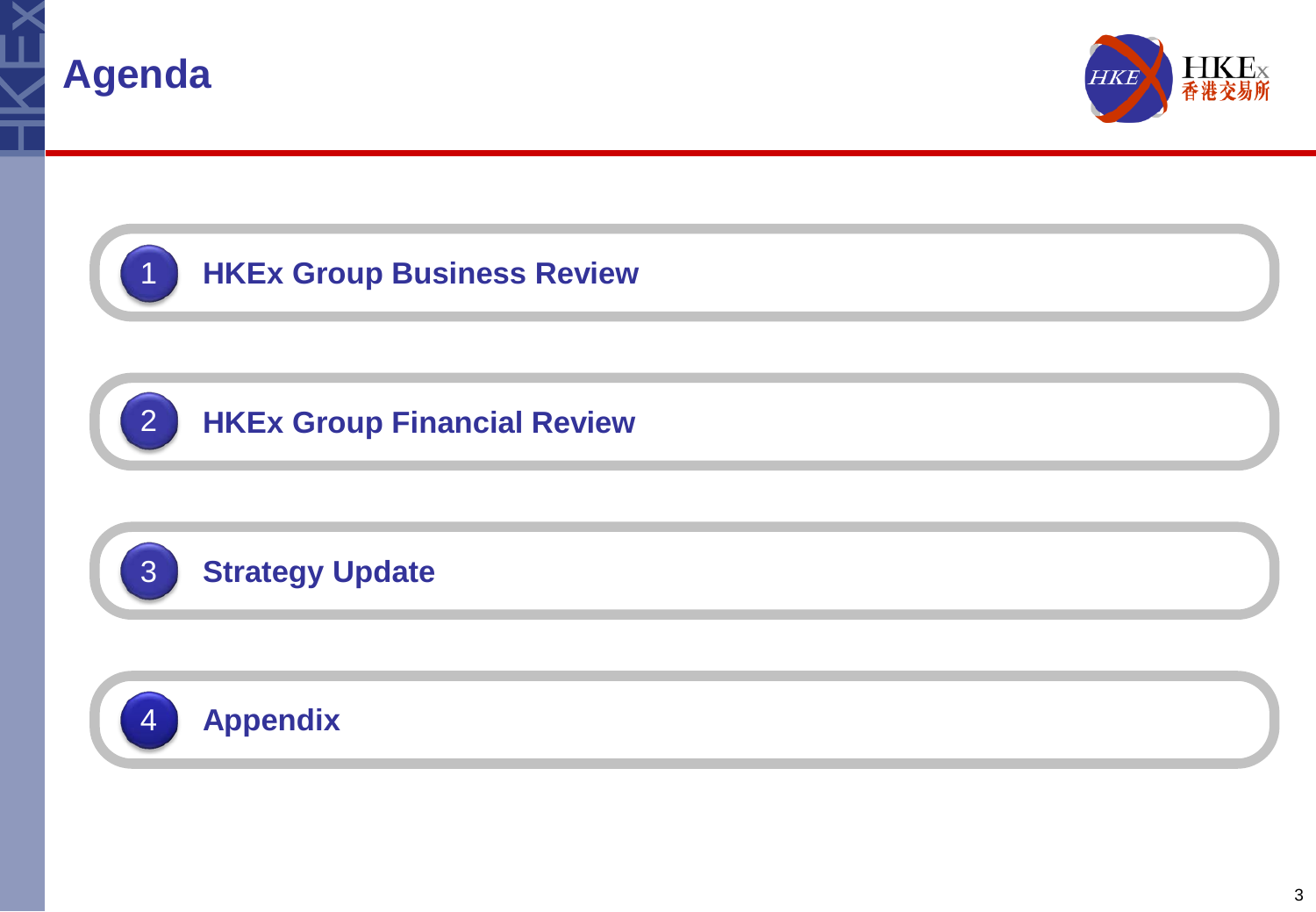

#### **2014 – Key Achievements**



**Revenue and other income up 13% mainly driven by increase in trading volumes and related revenue**

**Record fundraising year; 2nd globally in IPOs**

**Successfully launched Shanghai-Hong Kong Stock Connect; enhancements being implemented**

**LME commercialisation in good progress; launched LME Clear for immediate incremental revenue**

**ADV on LME hit record high; introduced three London Metal Mini Futures as the first step to building the "East Wing" of LME**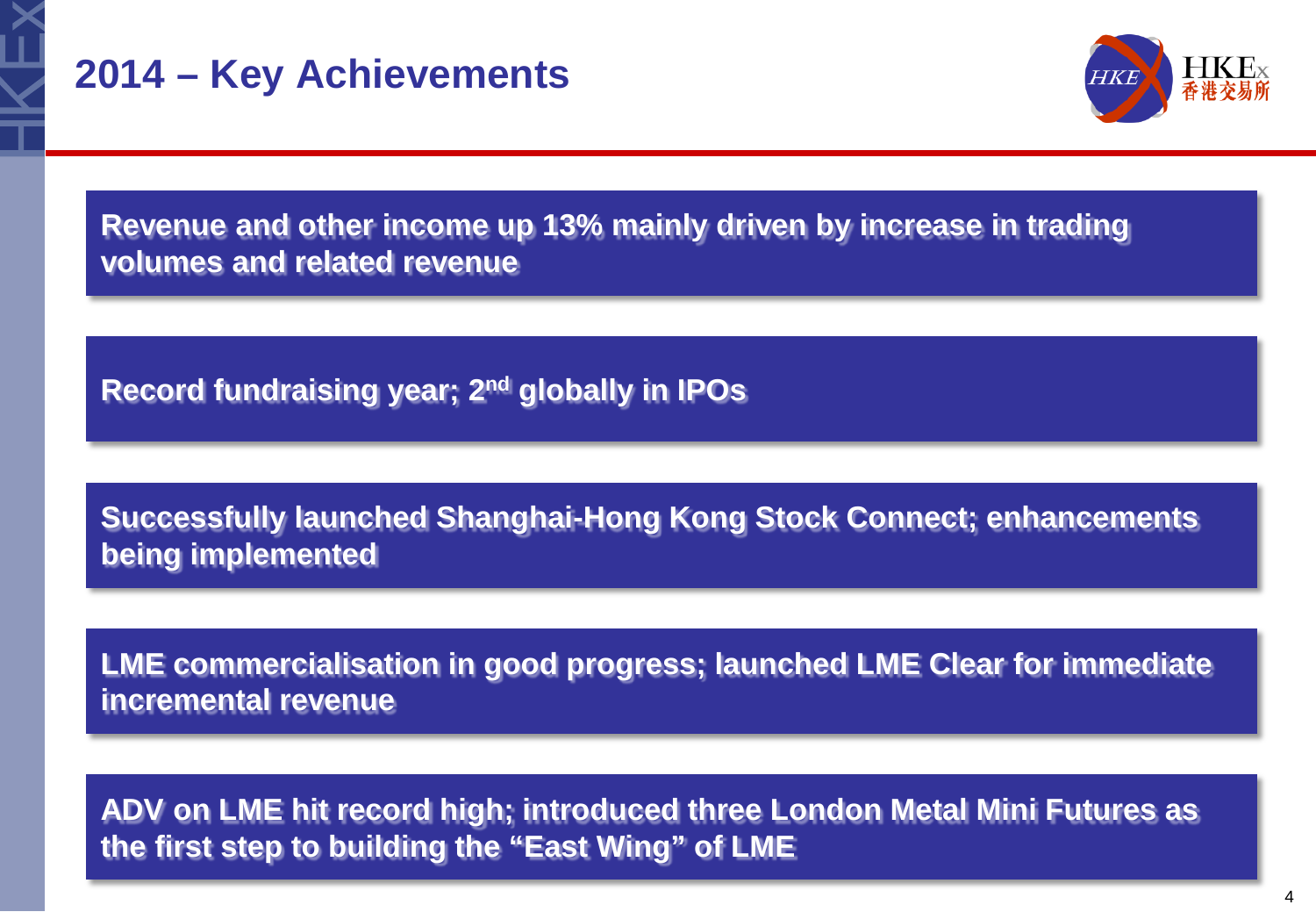*2015 YTD: as of 27 February 2015*

#### **2014 Trading Trend**  *Strong Momentum Continued into 2015*





5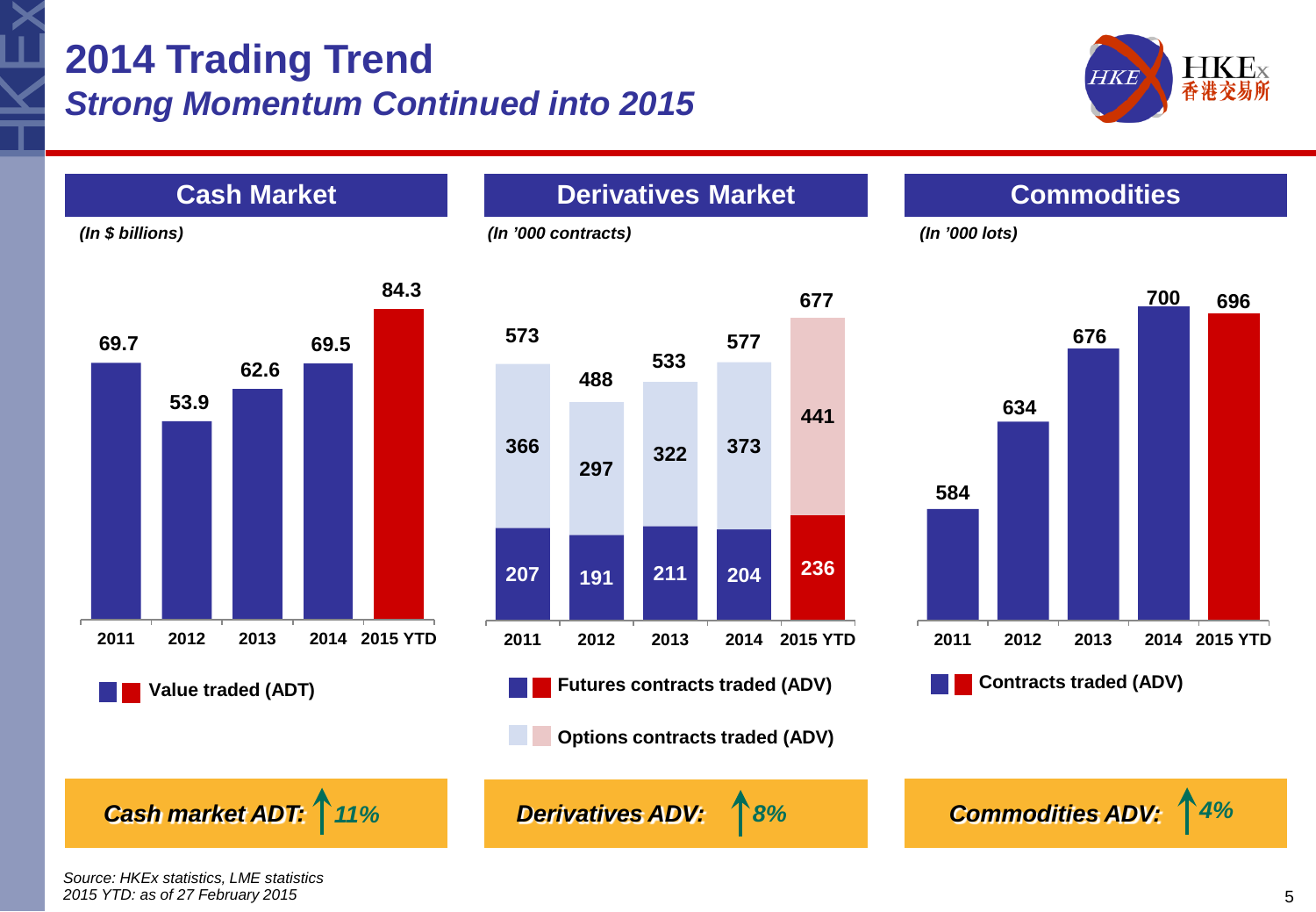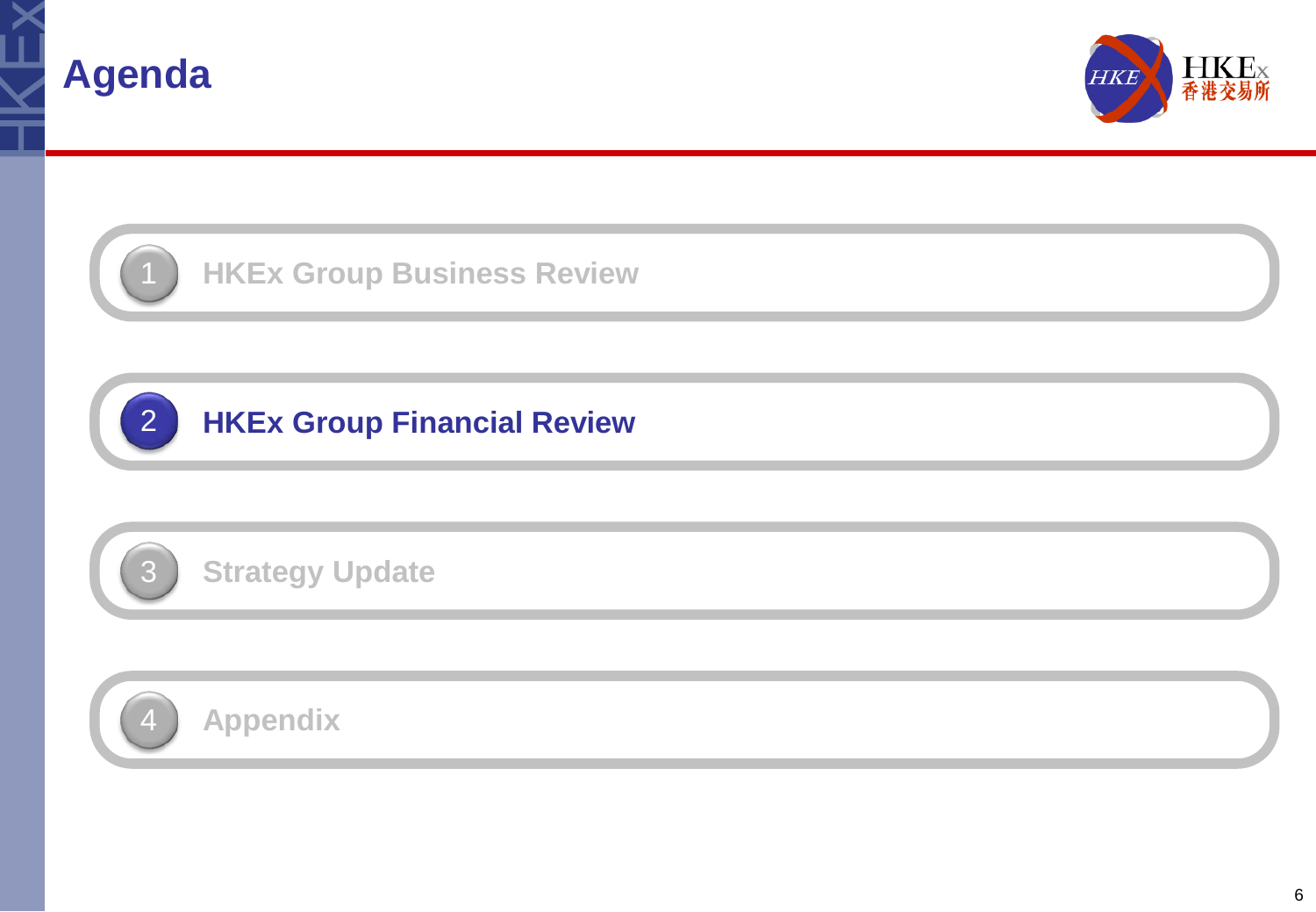#### **Highlights: 2014 Annual Results**





*(1) Excludes depreciation and amortisation, finance costs, and share of loss of a joint venture (2) As at 31 December*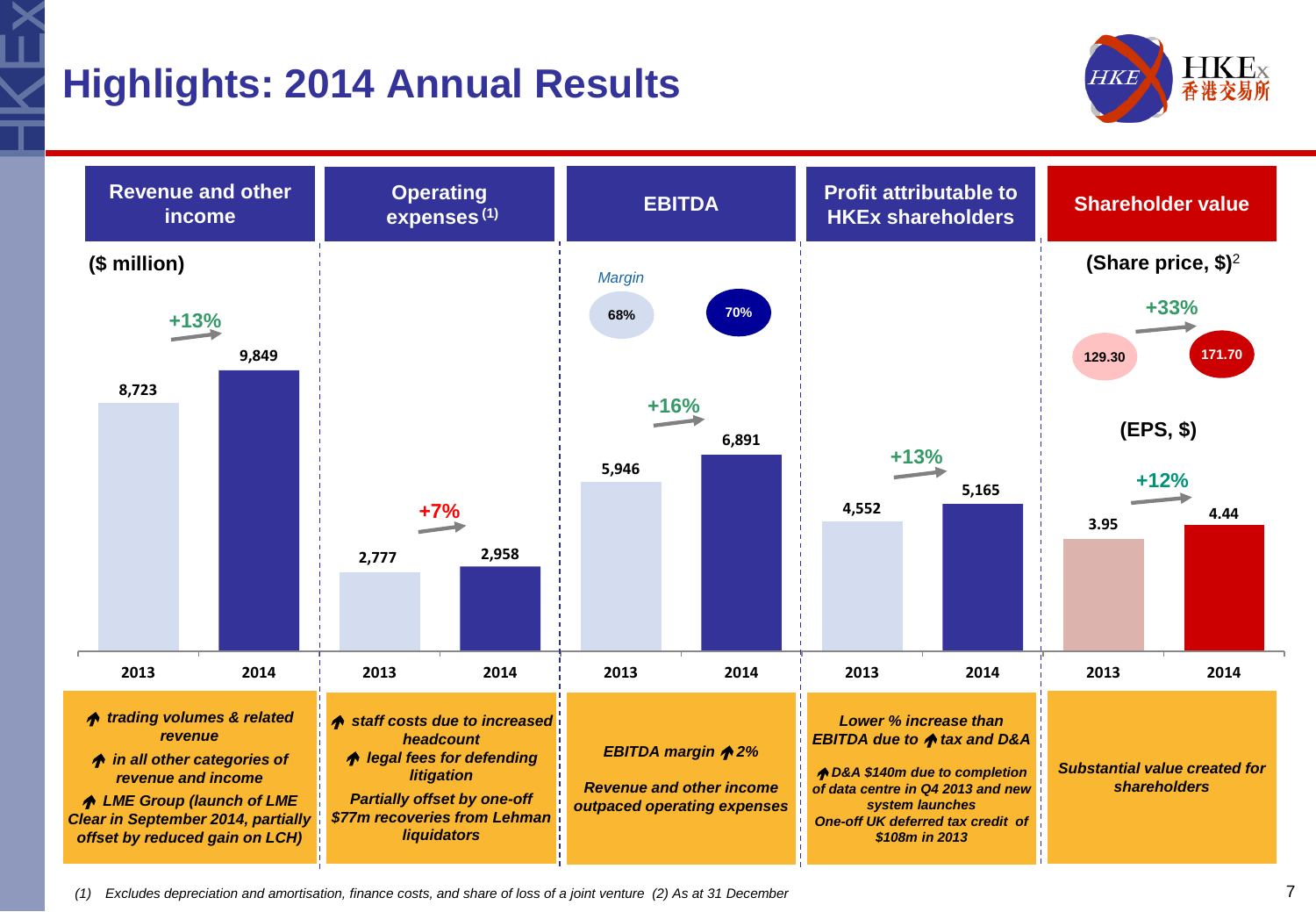## **2014 Annual Results**

#### *Revenue and Other Income*



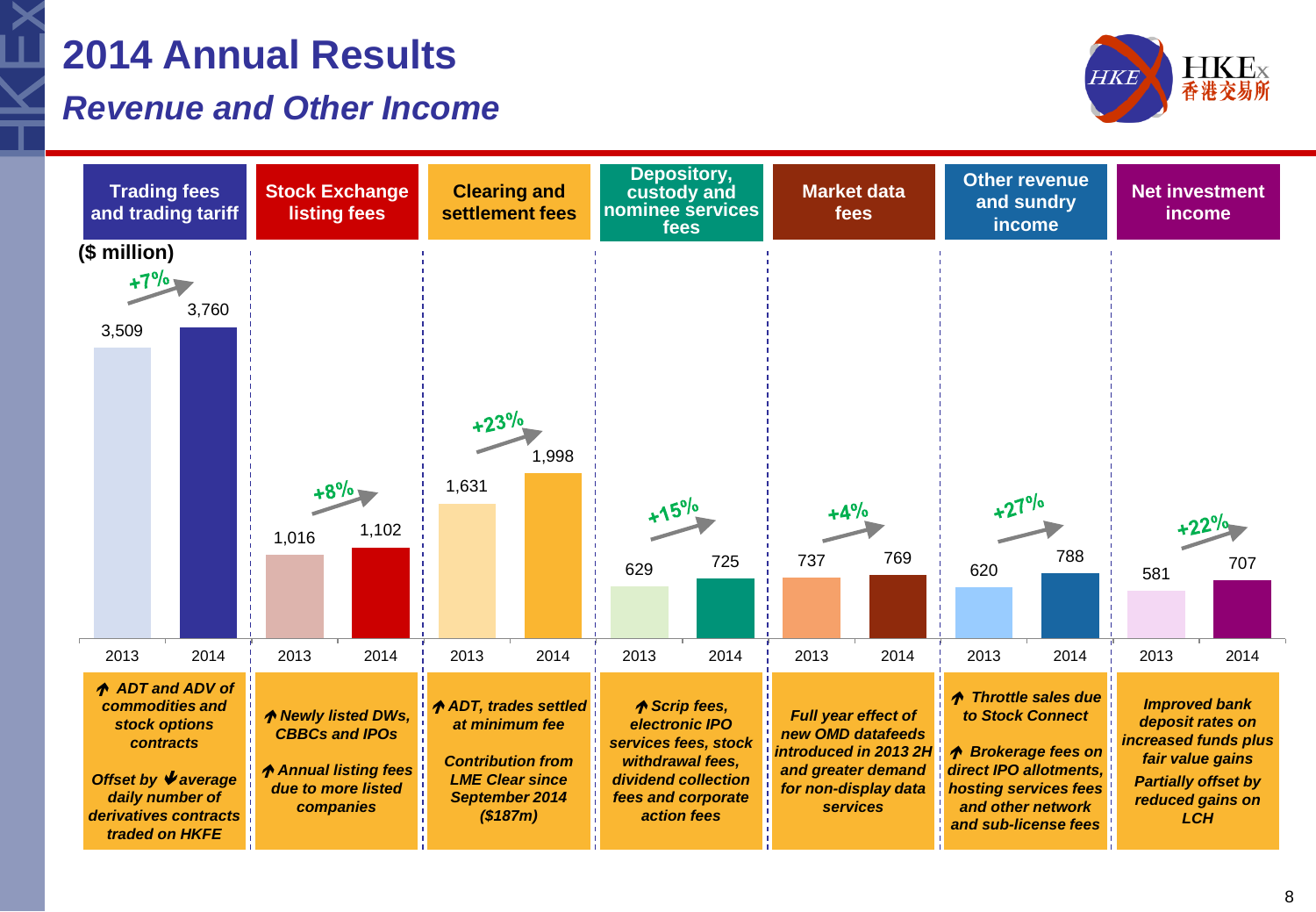#### **2014 Annual Results**

#### *Operating Expenses and Depreciation & Amortisation*





*(1) Includes product marketing and promotion expenses*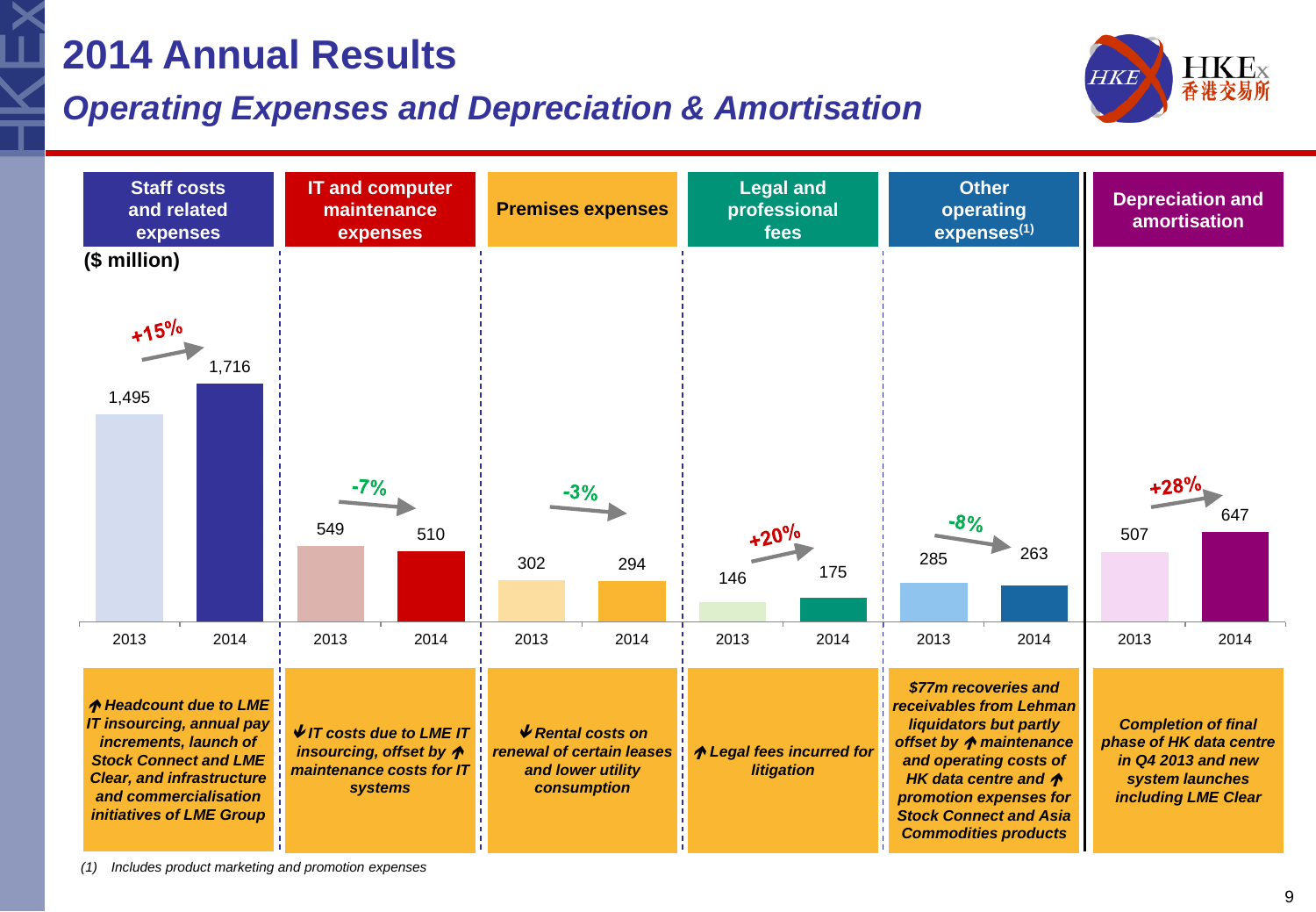



#### *All measures have risen since 2013 due to contribution from LME Group Increasing revenue trend since launch of LME Clear in September 2014 Expenditure growth reflects inclusion of LME Group cost base and implementation of strategic projects*

*(1) Excludes depreciation and amortisation, costs relating to the acquisition of the LME Group, fair value loss on derivative component of convertible bonds, finance costs, and share of loss of a joint venture*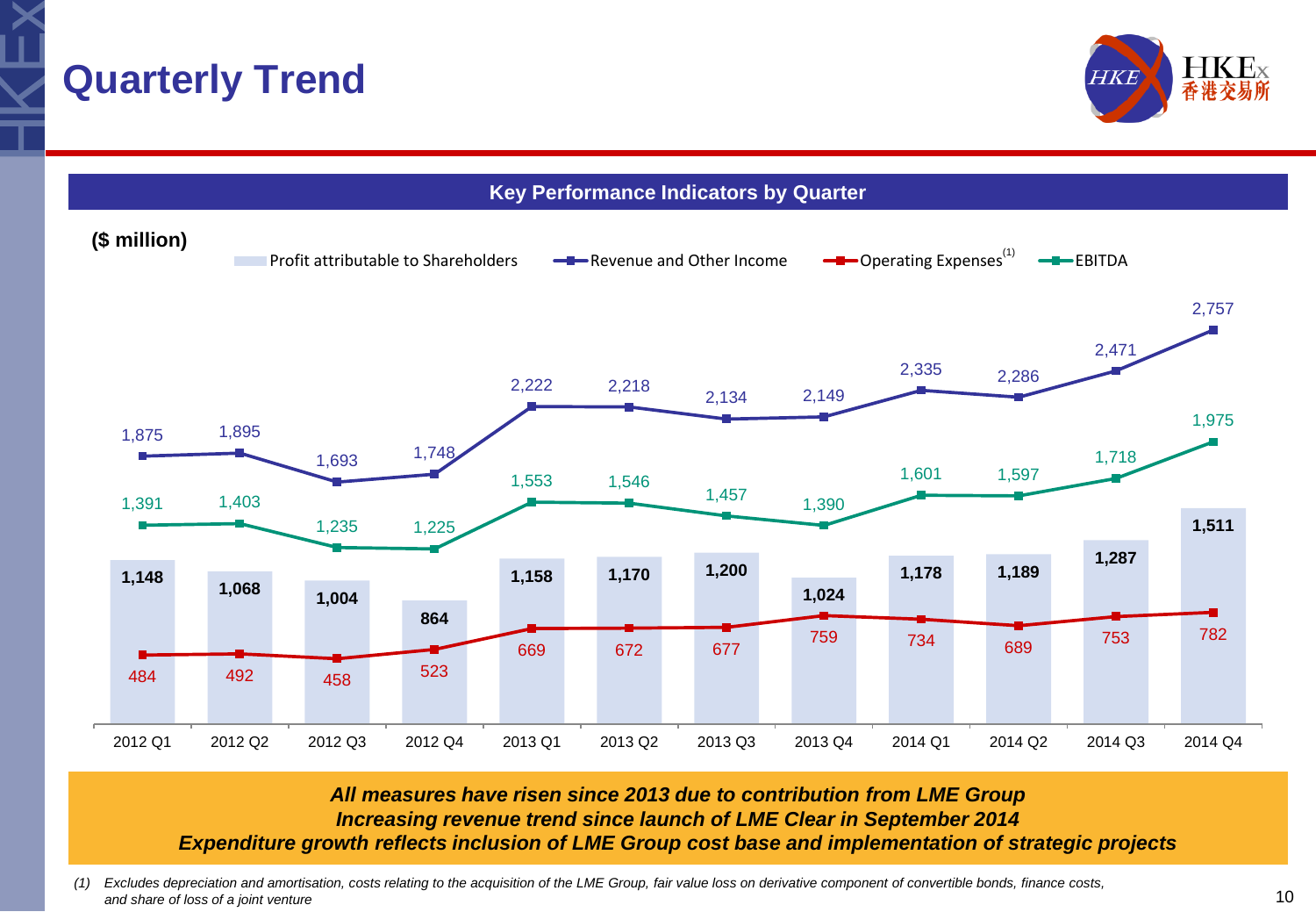#### **Performance by Operating Segment** *EBITDA*





*Overall EBITDA margin increased to 70%*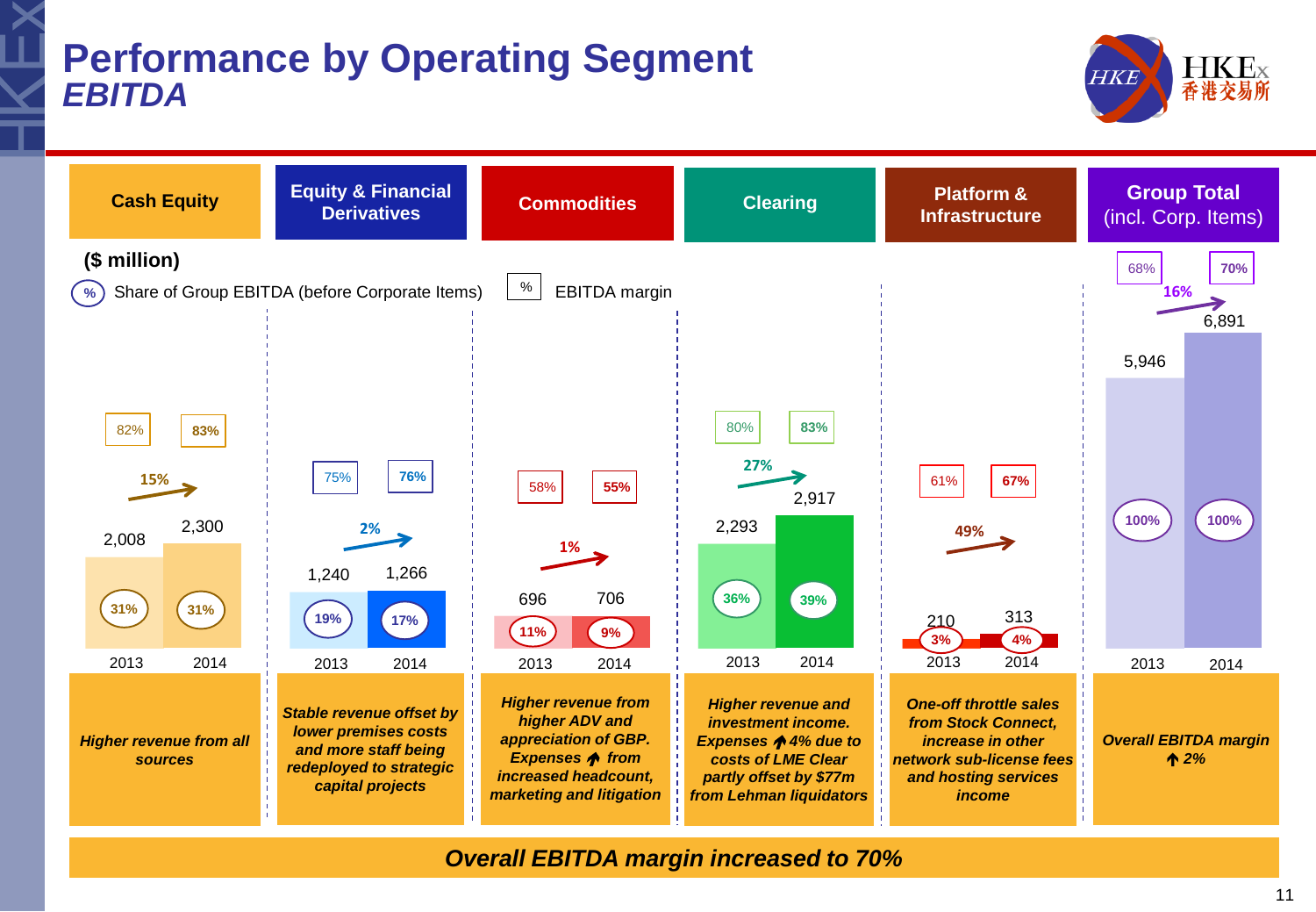



#### **Collateral balances**

- **EXTE** Clear collects margin and contributions to clearing house funds from participants, based on the open derivative positions
- At year end this amounted to **\$75 billion**

#### **Derivative positions**

- Gross fair value of contracts being cleared through LME Clear  $\sim$  \$1.2 trillion
- Nature of contracts, where the gross value is settled, requires participants' net positions totaling **\$60 billion** to be recorded on balance sheet

*Increase in both assets and liabilities substantially attributable to the launch of LME Clear*

**Balance Sheet Size** 

#### **(\$ billion)**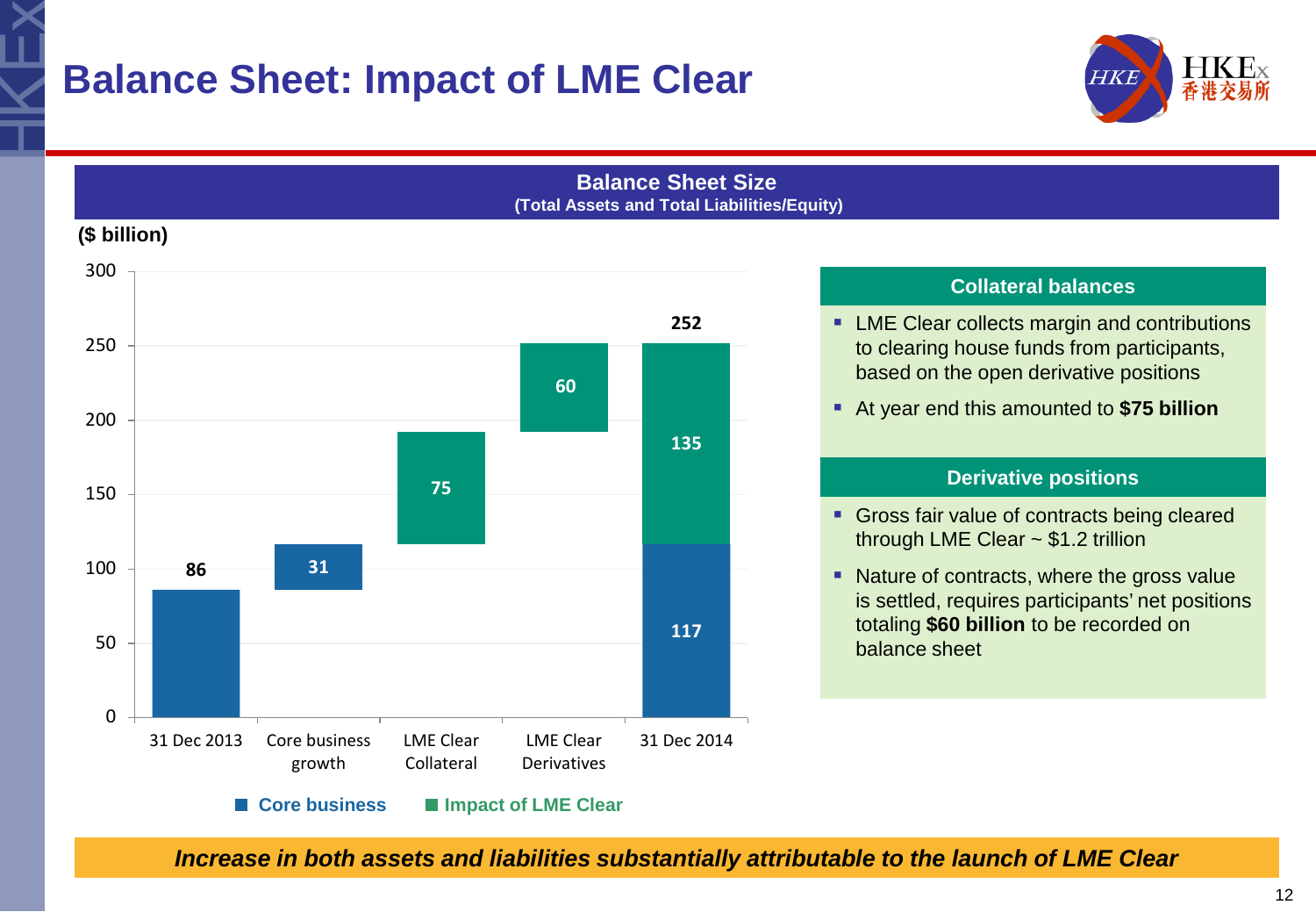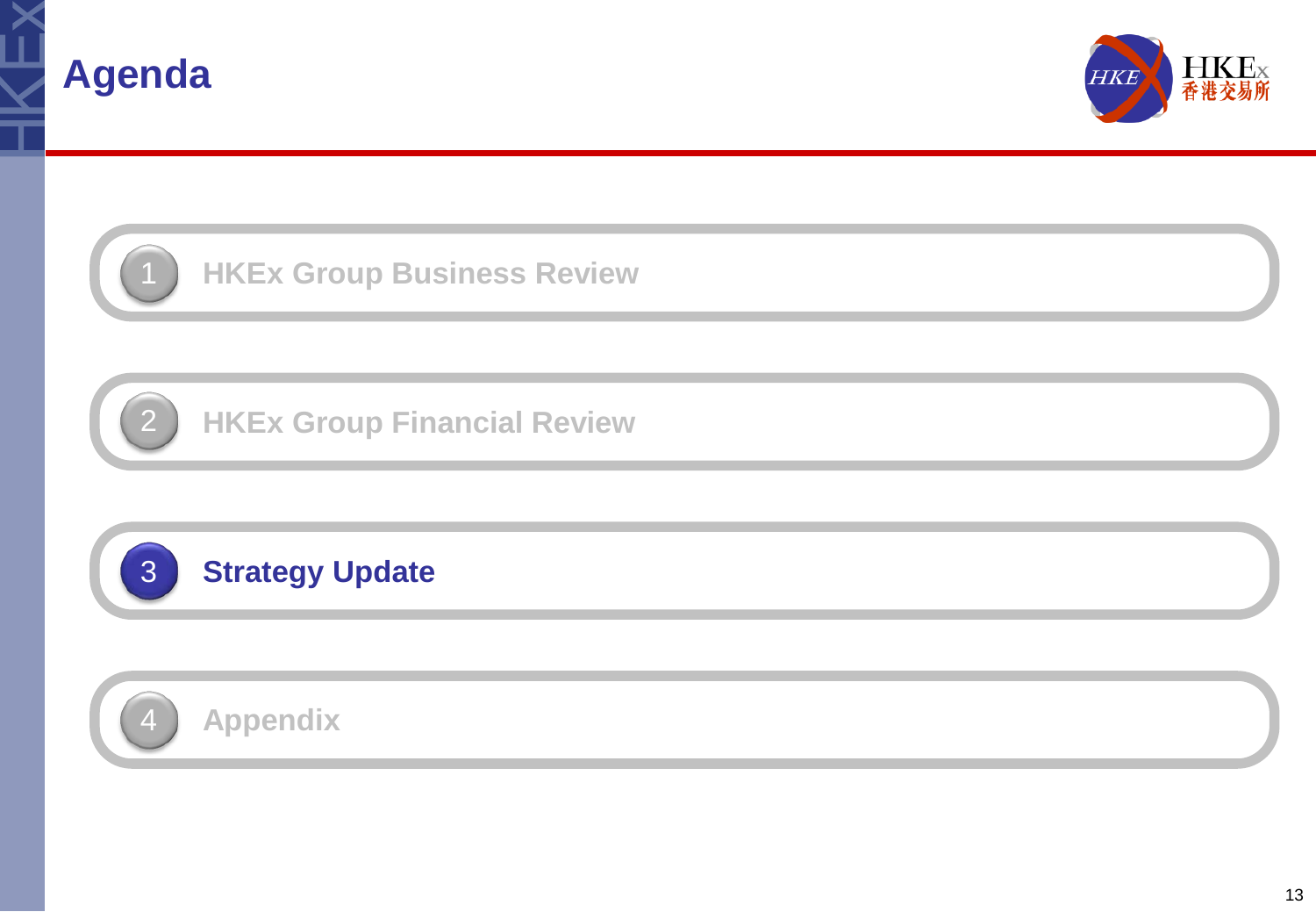## **Evolution of Hong Kong and Mainland Financial Markets**





*China's opening up over time presents both opportunities and challenges for Hong Kong as an IFC*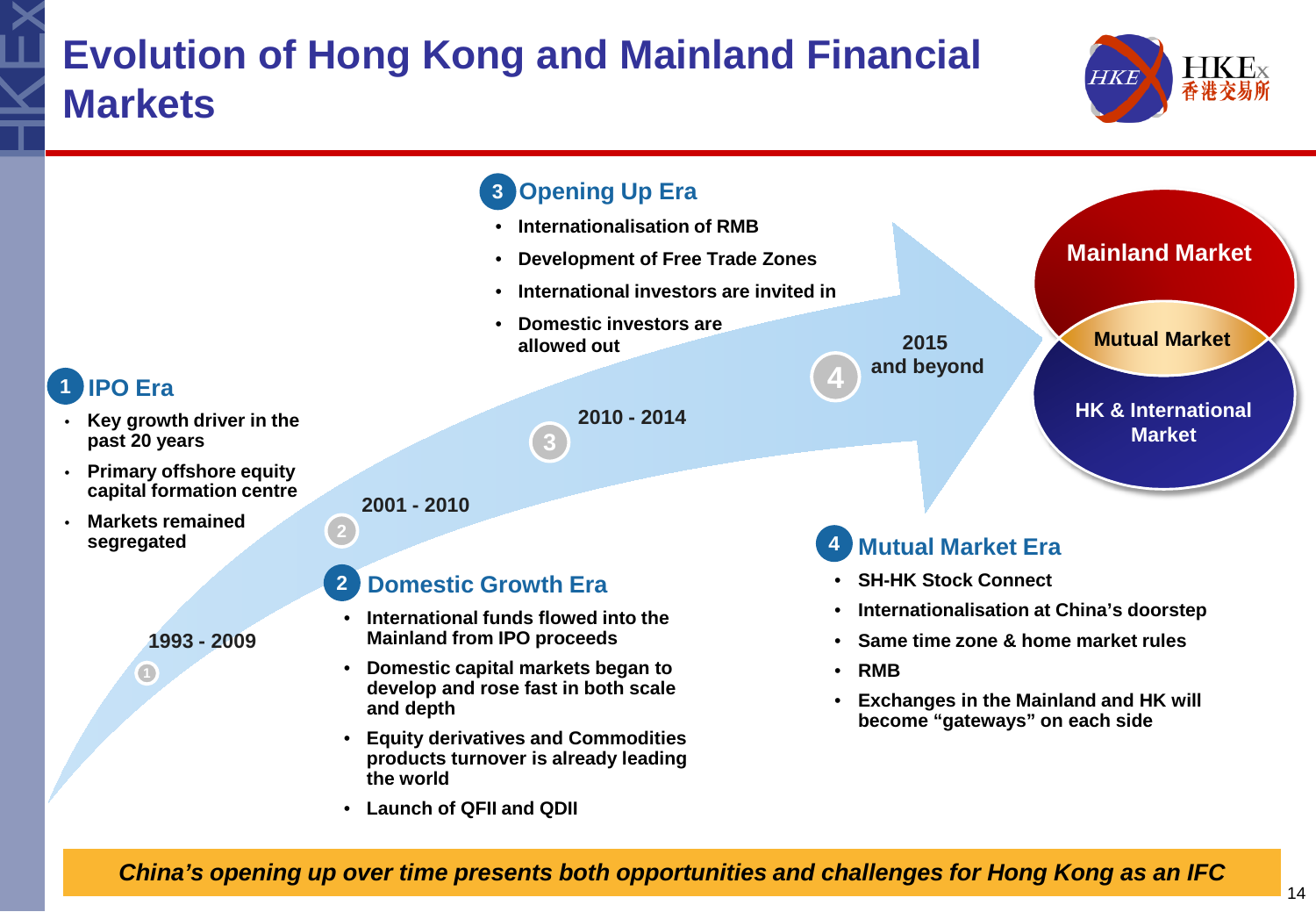## **Moving Towards a Mutual Market Era**

*Stock Connect's model is scalable and replicable across multiple asset classes*



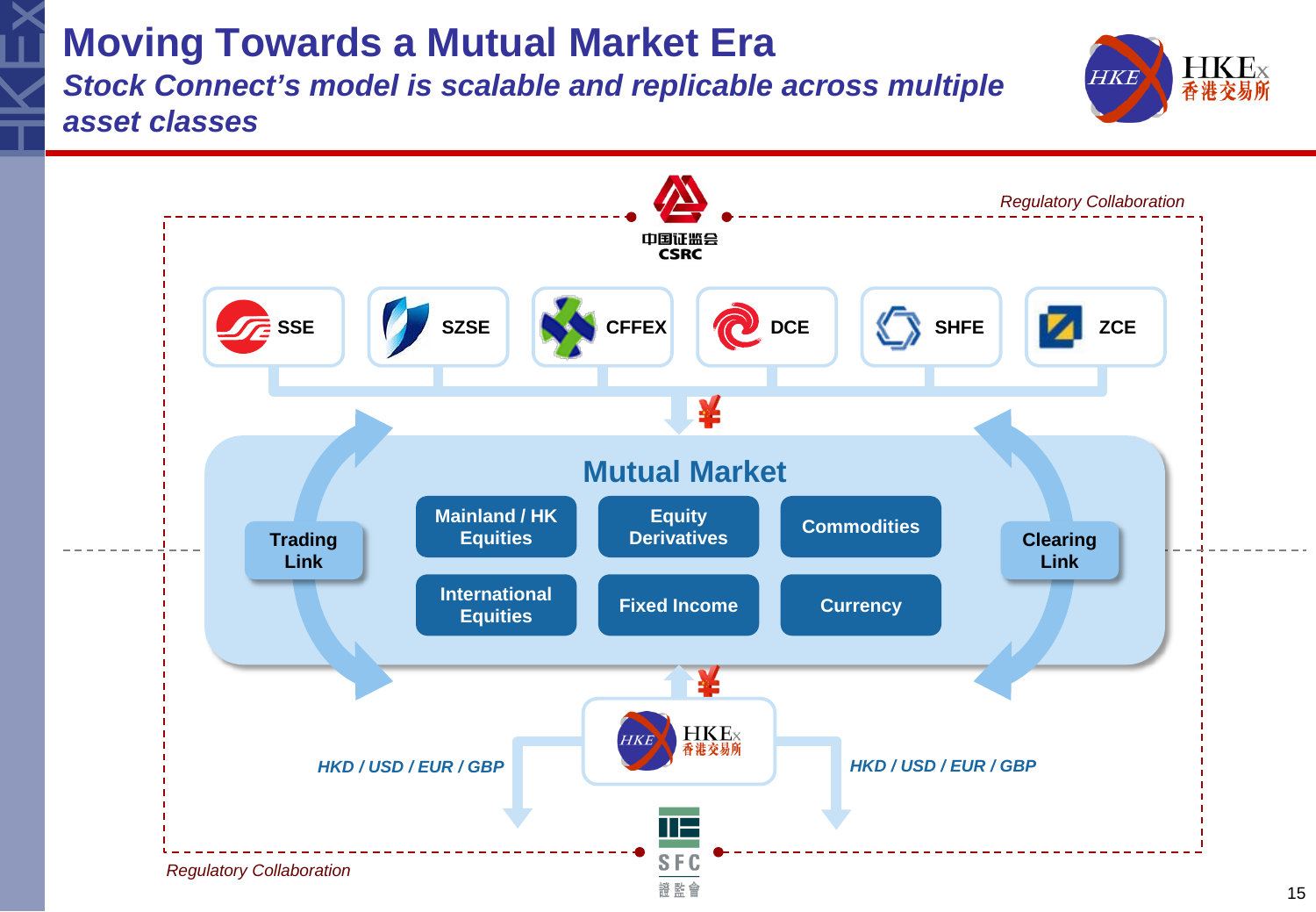



# **Q & A**

**HKEx Group Website: www.hkexgroup.com HKExnews Website: www.hkexnews.hk**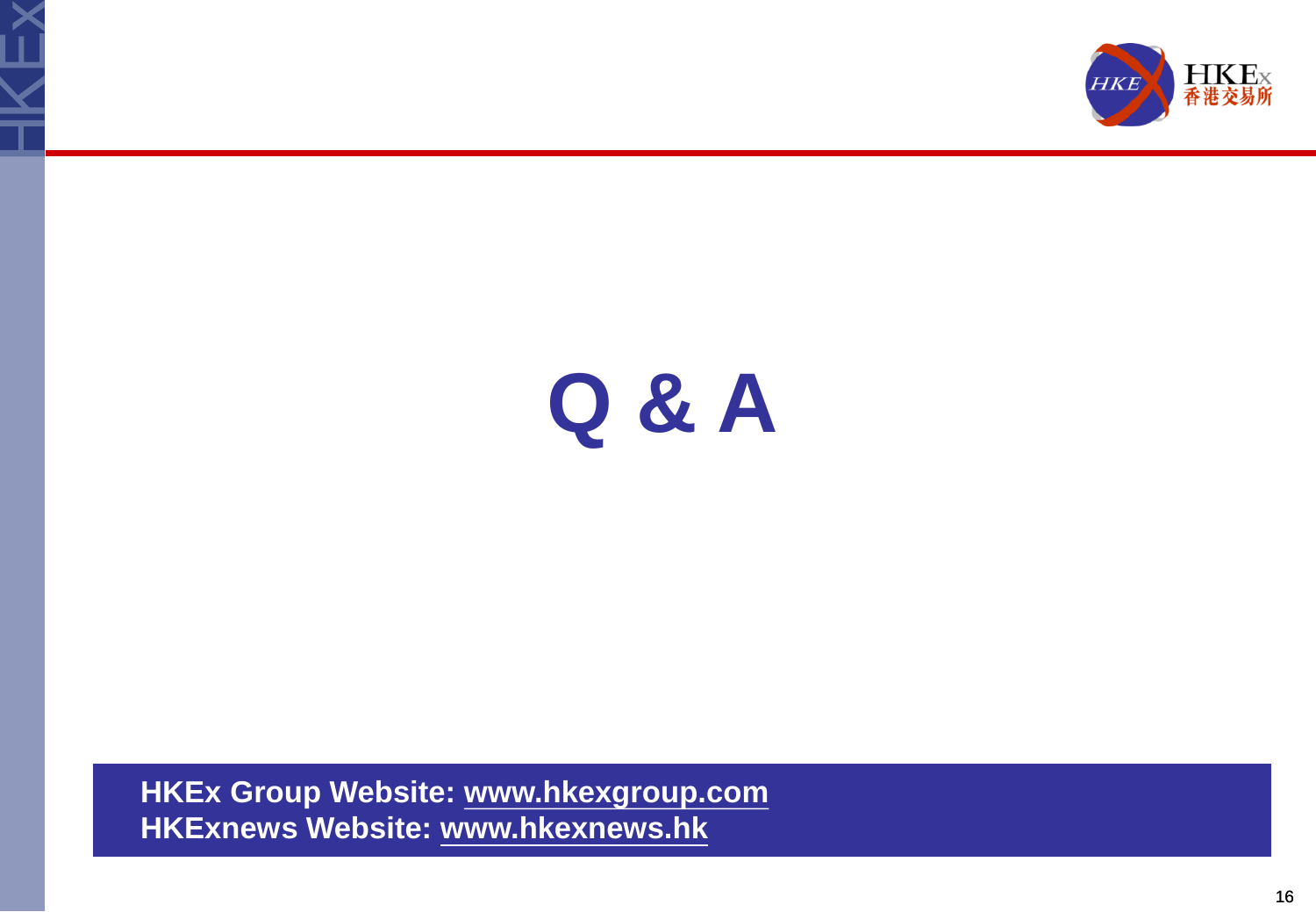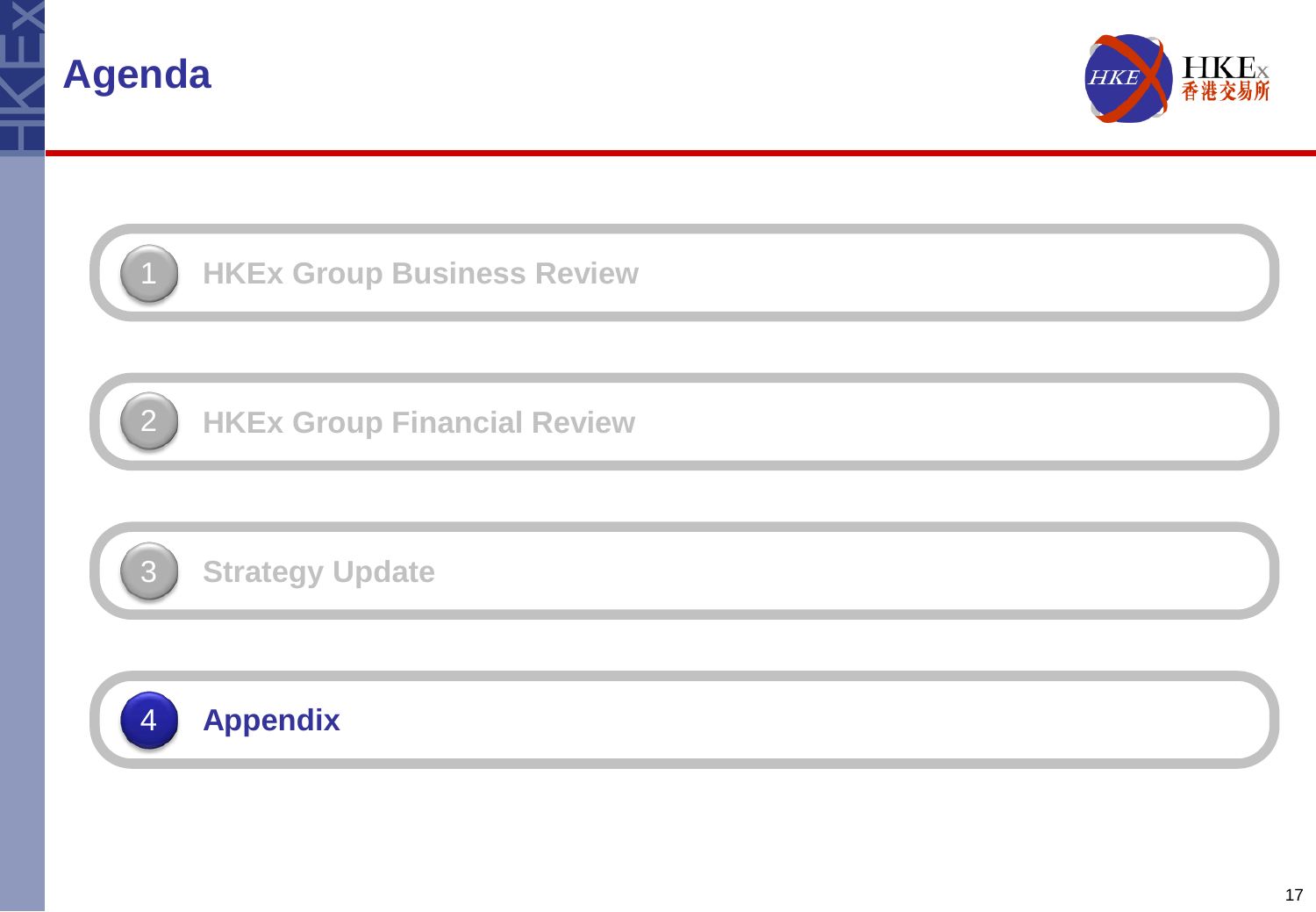## **Business Updates** *Cash Equity*





*2014 was a transformational year marked by the launch of Stock Connect*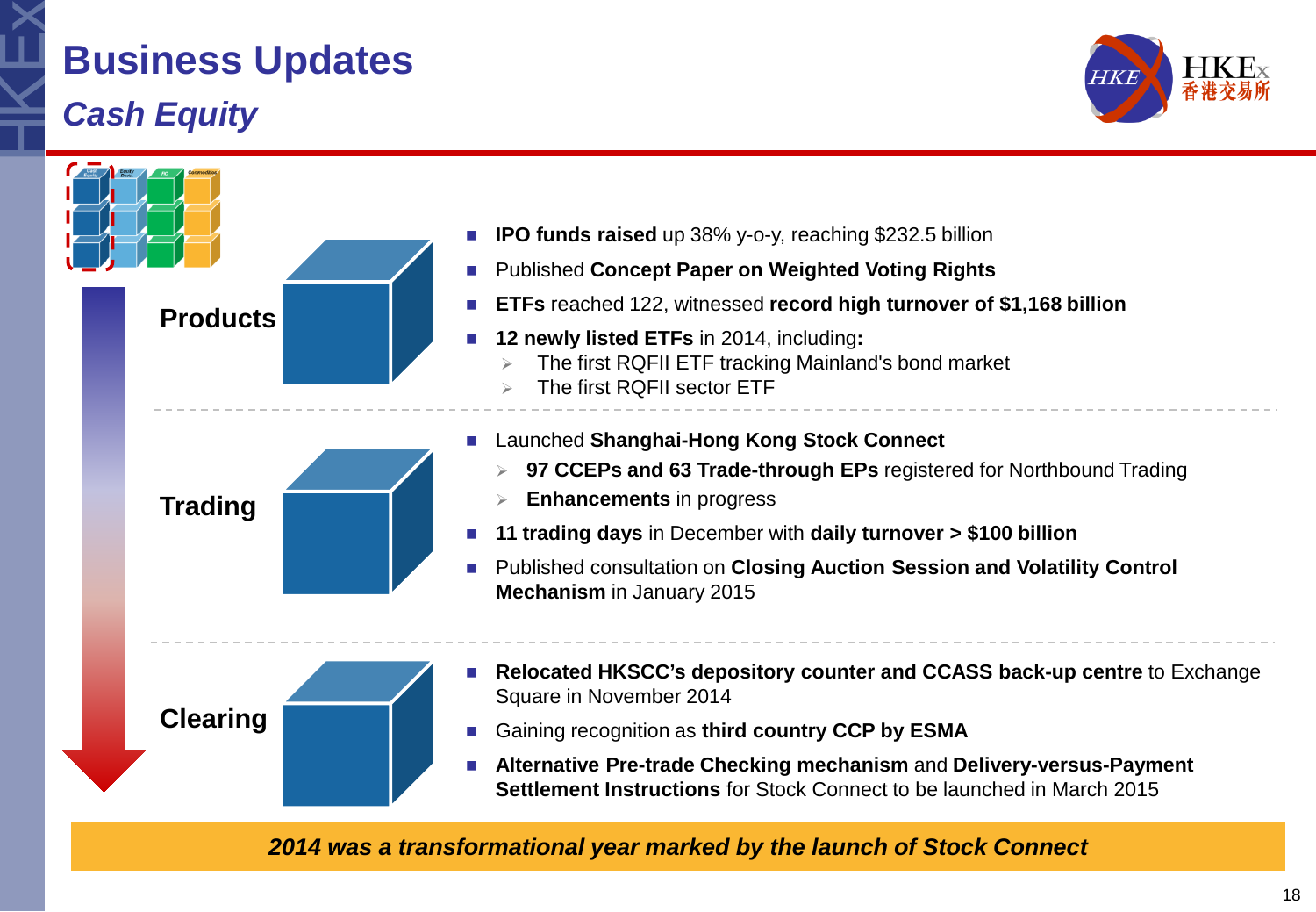

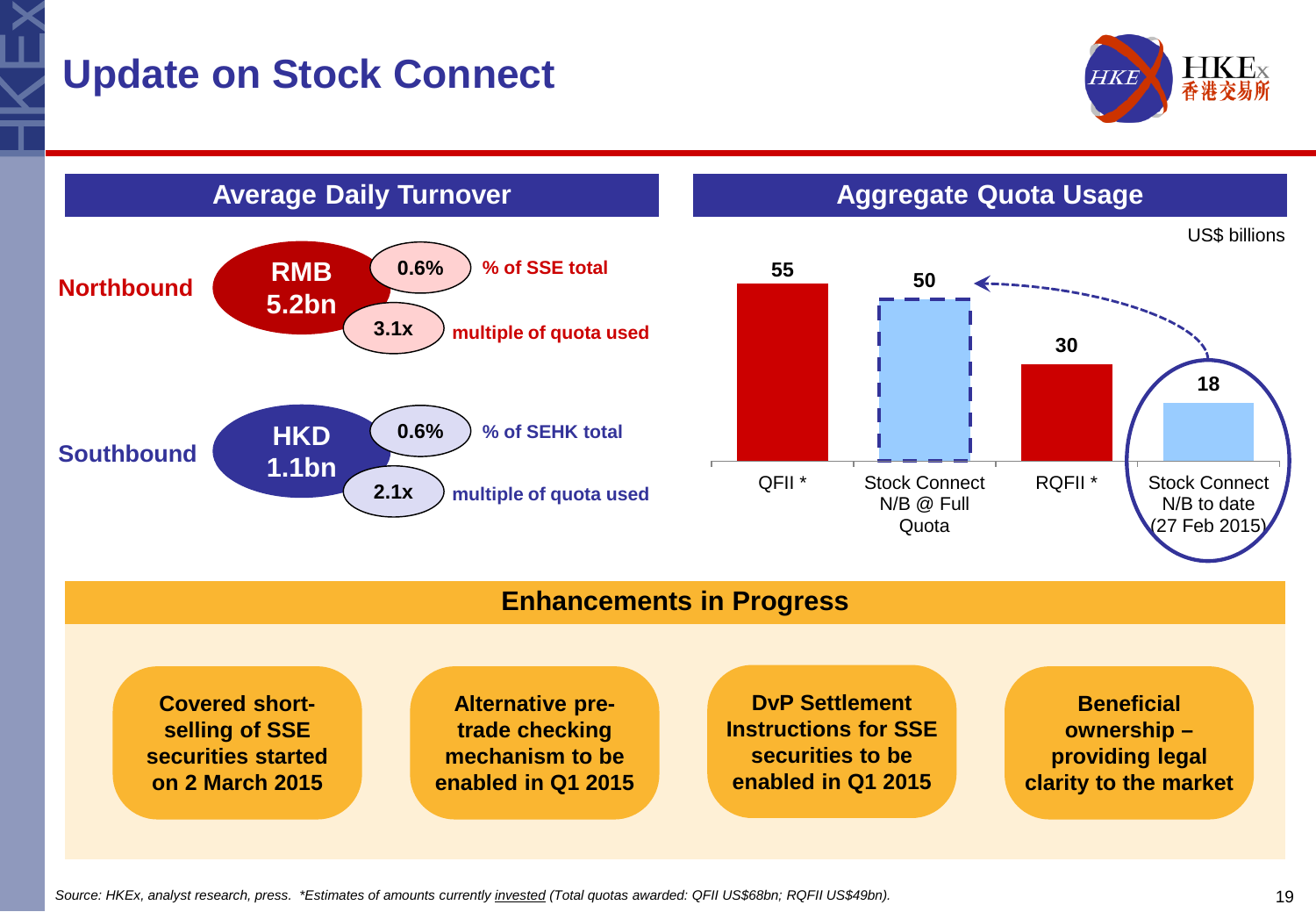# **Business Updates**

#### *Equity Derivatives*



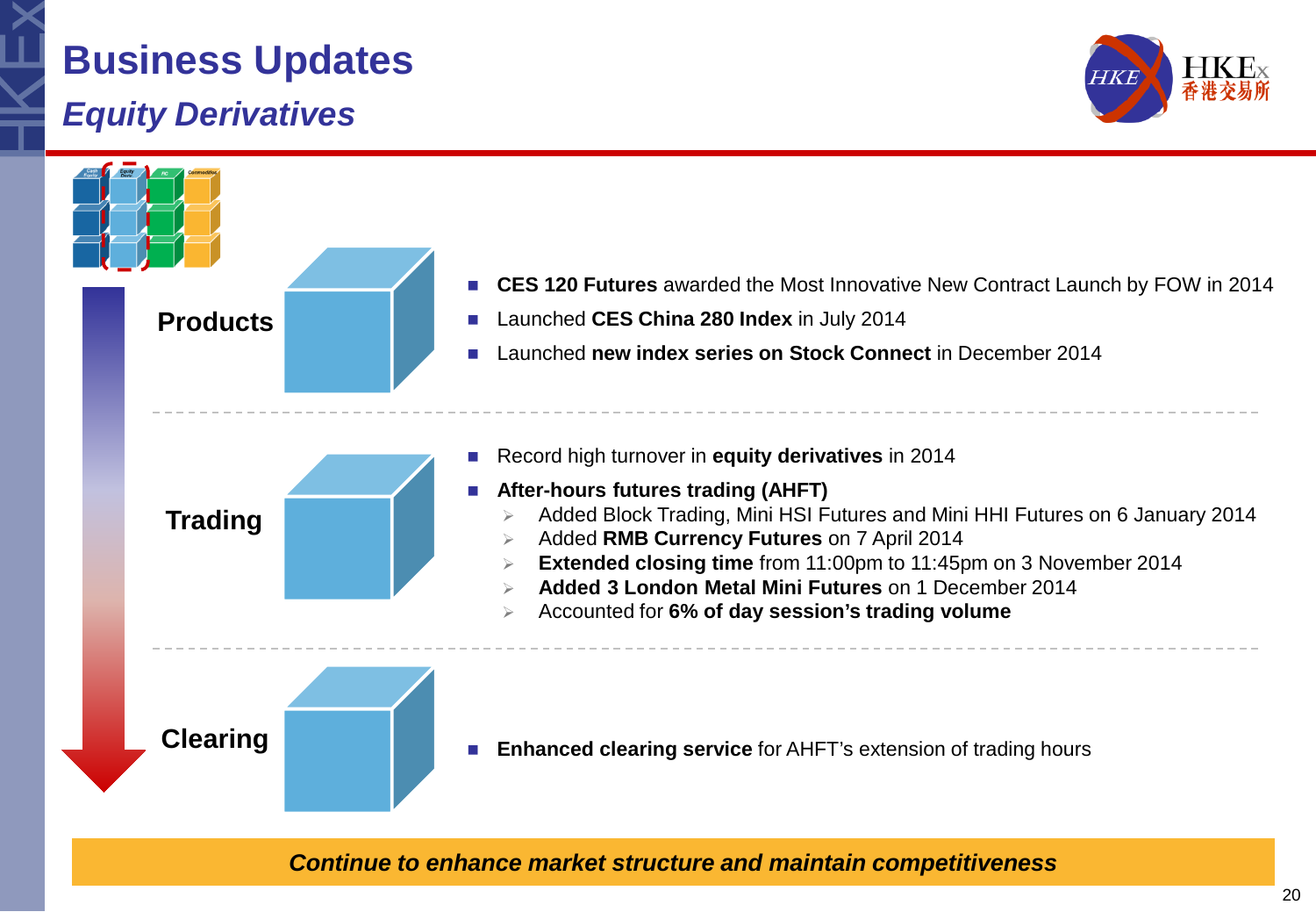### **Business Updates** *Fixed Income and Currency*





*Continuing to develop FIC offering driven by RMB internationalisation*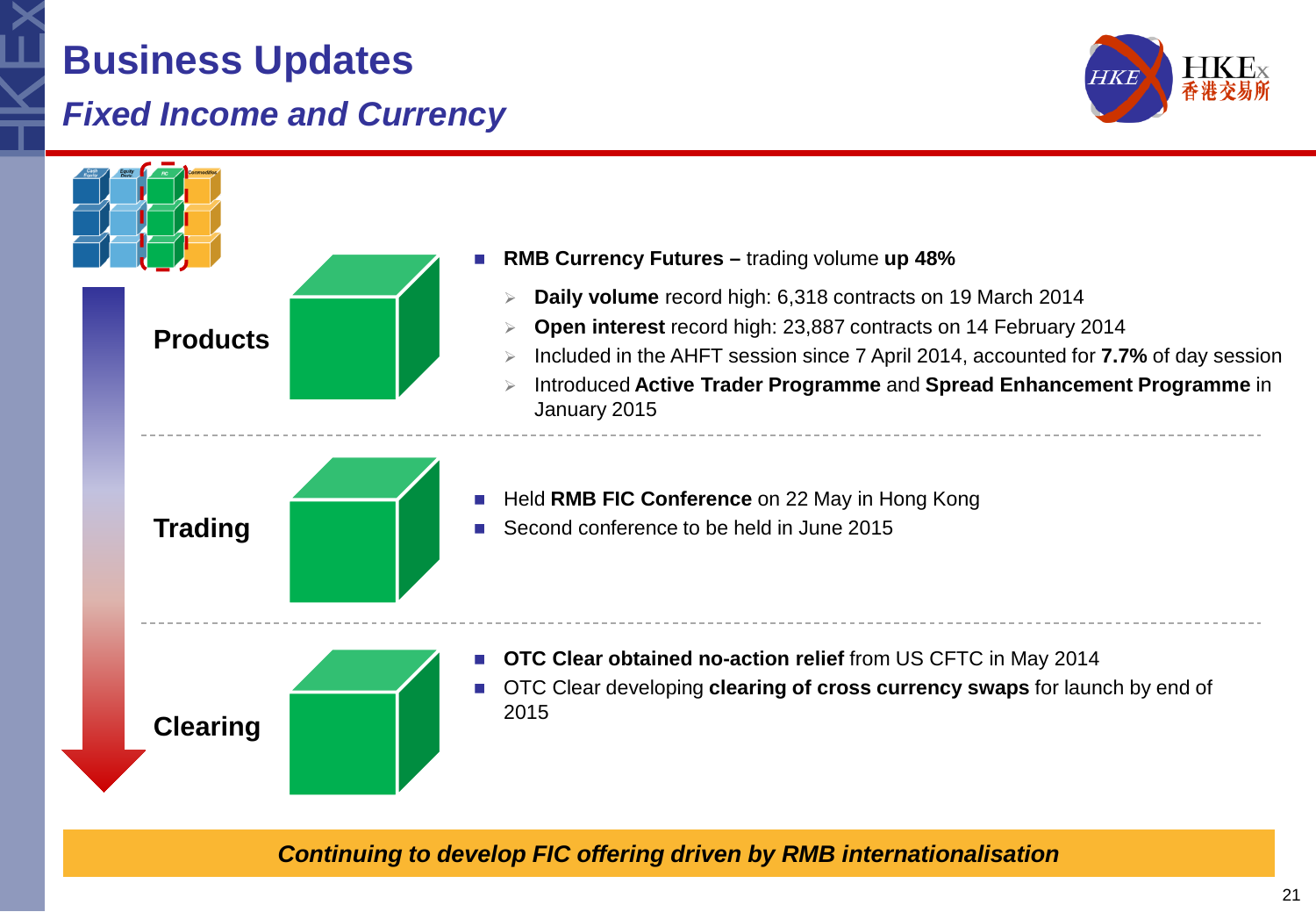### **Business Updates** *Commodities*





*Transformational initiatives are taking the commodities business to the next level*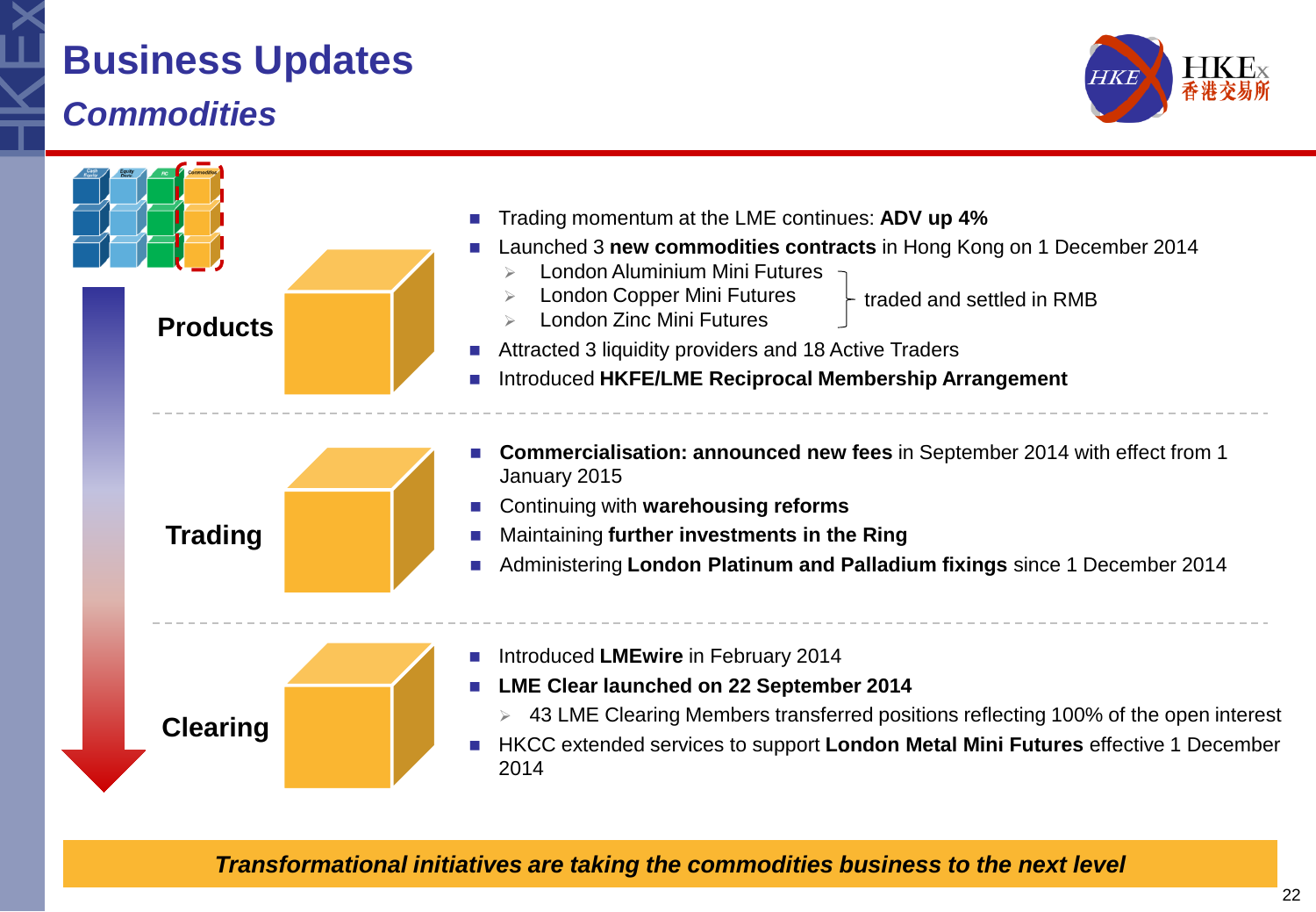

| <b>Orion Central</b><br><b>Gateway</b><br>(OCG)          | Launched for securities market in June 2014<br><b>COL</b><br>EP migration took place via 2 batches<br><b>COL</b>                                                                                                                                                           |
|----------------------------------------------------------|----------------------------------------------------------------------------------------------------------------------------------------------------------------------------------------------------------------------------------------------------------------------------|
| <b>China Stock</b><br><b>Connect (CSC)</b>               | "China Stock Connect System" and "China Stock Connect Open Gateway" have been<br>operating smoothly                                                                                                                                                                        |
| <b>New Securities</b><br><b>Trading Device</b><br>(NSTD) | NSTD rolled out in November 2014 to replace the legacy AMS Terminals and MWS trading<br><b>COL</b><br>devices<br>Migration will be completed within 2015                                                                                                                   |
| <b>Orion Market Data</b><br>(OMD)                        | Introduced Mainland Market Data Hub (MMDH) in Shanghai on 3 March 2014<br><b>COL</b><br>Expanded and launched for Derivatives Market in December 2014                                                                                                                      |
| <b>LME</b>                                               | Launch of LMEwire trade reporting service on 12 February 2014<br>$\mathcal{C}$<br>LMEstage real time testing service launched on 21 March 2014<br>Successful insourcing of Information Technology from Xchanging on 1 May 2014<br>LMEnet service announced on 24 July 2014 |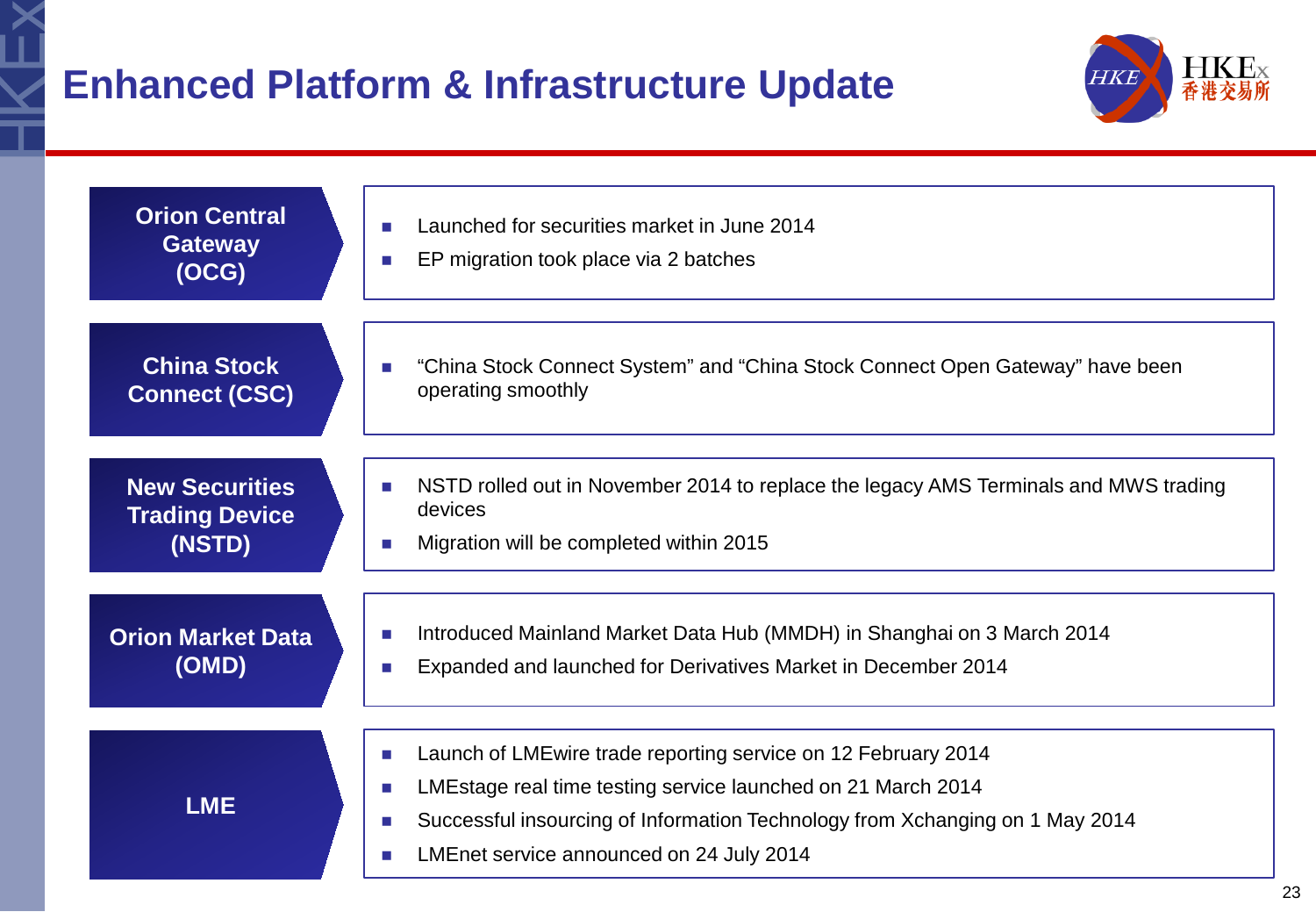## **Financial Highlights – Income Statement**



| (\$ million, unless stated otherwise)           | 2014           | % of revenue & other<br><i>income</i> | 2013           | % of revenue & other<br>income | Y-o-Y change |
|-------------------------------------------------|----------------|---------------------------------------|----------------|--------------------------------|--------------|
| <b>Results</b>                                  |                |                                       |                |                                |              |
| Revenue and other income                        | 9,849          | 100%                                  | 8,723          | 100%                           | 13%          |
| Operating expenses                              | (2,958)        | (30%)                                 | (2, 777)       | (32%)                          | 7%           |
| <b>EBITDA</b>                                   | 6,891          | <b>70%</b>                            | 5,946          | 68%                            | 16%          |
| Depreciation and amortisation                   | (647)          | (7%)                                  | (507)          | (6%)                           | 28%          |
| <b>Operating profit</b>                         | 6,244          | 63%                                   | 5,439          | 62%                            | 15%          |
| Finance costs and share of loss a joint venture | (206)          | (2%)                                  | (193)          | (2%)                           | 7%           |
| <b>Profit before taxation</b>                   | 6,038          | 61%                                   | 5,246          | 60%                            | 15%          |
| Taxation                                        | (900)          | (9%)                                  | (700)          | (8%)                           | 29%          |
| Non-controlling interests                       | 27             | 0%                                    | 6              | 0%                             | 350%         |
| <b>Profit attributable to shareholders</b>      | 5,165          | 52%                                   | 4,552          | 52%                            | 13%          |
| Basic earnings per share                        | \$4.44         |                                       | \$3.95         |                                | 12%          |
| Diluted earnings per share                      | \$4.43         |                                       | \$3.94         |                                | 12%          |
| Average daily turnover on the Stock Exchange    | \$69.5 billion |                                       | \$62.6 billion |                                | <b>11%</b>   |
| <b>Capex</b>                                    | 512            |                                       | 730            |                                | (30%)        |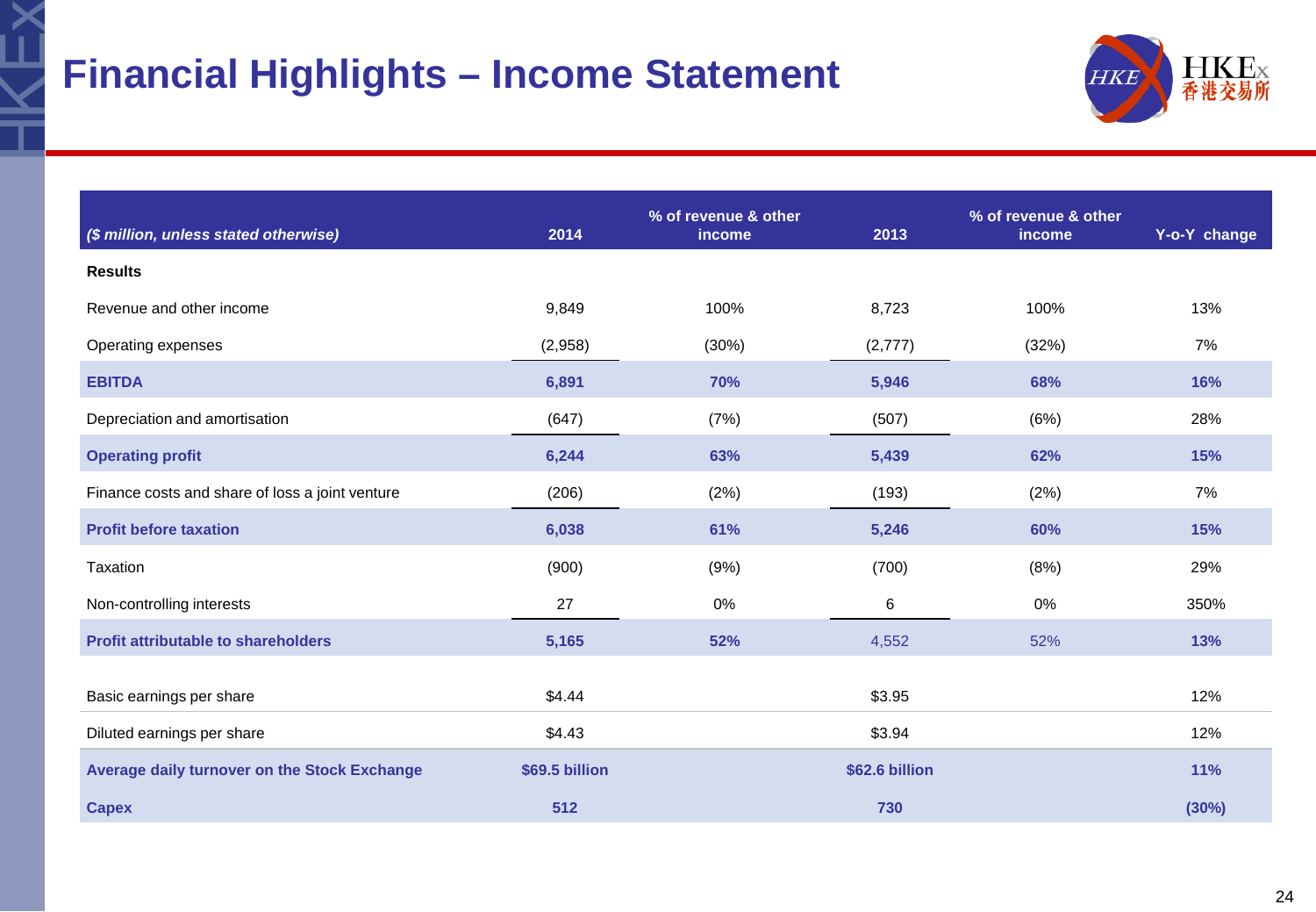

| \$ million                       | <b>Cash Equity</b>       | <b>Equity &amp;</b><br><b>Financial</b><br><b>Derivatives</b> | <b>Commodities</b>       | <b>Clearing</b>          | <b>Platform and</b><br><b>Infrastructure</b> | <b>Corporate</b><br><b>Items</b> | <b>Group</b><br>2014 | <b>Group</b><br>2013 |
|----------------------------------|--------------------------|---------------------------------------------------------------|--------------------------|--------------------------|----------------------------------------------|----------------------------------|----------------------|----------------------|
| Revenue and other income         | 2,761                    | 1,666                                                         | 1,274                    | 3,503                    | 465                                          | 180                              | 9,849                | 8,723                |
| % of Group Total                 | 28%                      | 17%                                                           | 13%                      | 35%                      | 5%                                           | 2%                               | 100%                 | 100%                 |
| <b>Operating expenses</b>        | (461)                    | (400)                                                         | (568)                    | (586)                    | (152)                                        | (791)                            | (2,958)              | (2,777)              |
| <b>EBITDA</b>                    | 2,300                    | 1,266                                                         | 706                      | 2,917                    | 313                                          | (611)                            | 6,891                | 5,946                |
| % of Group Total (1)             | 34%                      | 18%                                                           | 10%                      | 42%                      | 5%                                           | (9%)                             | 100%                 | 100%                 |
| <b>EBITDA</b> margin             | 83%                      | 76%                                                           | 55%                      | 83%                      | 67%                                          | (339%)                           | 70%                  | 68%                  |
|                                  |                          |                                                               |                          |                          |                                              |                                  |                      |                      |
| Depreciation and amortisation    | (89)                     | (64)                                                          | (322)                    | (98)                     | (46)                                         | (28)                             | (647)                | (507)                |
| Finance costs                    |                          |                                                               |                          |                          |                                              | (196)                            | (196)                | (183)                |
| Share of loss of a joint venture | $\overline{\phantom{a}}$ | (10)                                                          | $\overline{\phantom{a}}$ | $\overline{\phantom{a}}$ | $\overline{\phantom{a}}$                     |                                  | (10)                 | (10)                 |
| <b>Profit before taxation</b>    | 2,211                    | 1,192                                                         | 384                      | 2,819                    | 267                                          | (835)                            | 6,038                | 5,246                |

*LME's results are included under 'Commodities' and 'Corporate Items' LME Clear's results are included under 'Clearing'*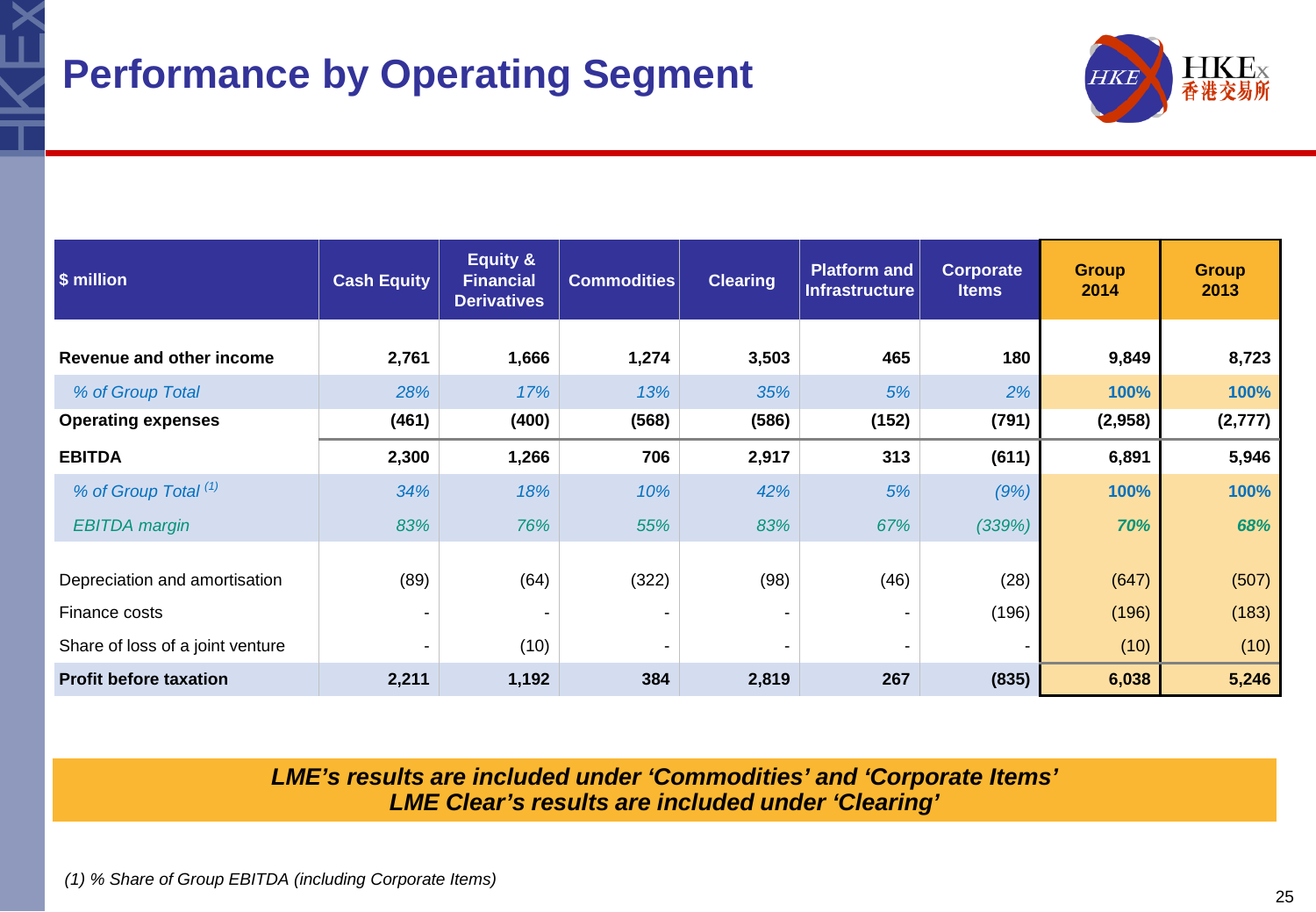#### **Financial Highlights – Balance Sheet**



**(\$ million, except %)**



#### *Leverage ratios well within targeted ranges*

*(1) Net Debt equals total borrowings minus cash and cash equivalents of Corporate Funds. It is zero since cash and cash equivalents of Corporate Funds is greater than total borrowings.*

*(2) Amounts included \$157 million for contribution to the Rates and FX Guarantee Resources of OTC Clear*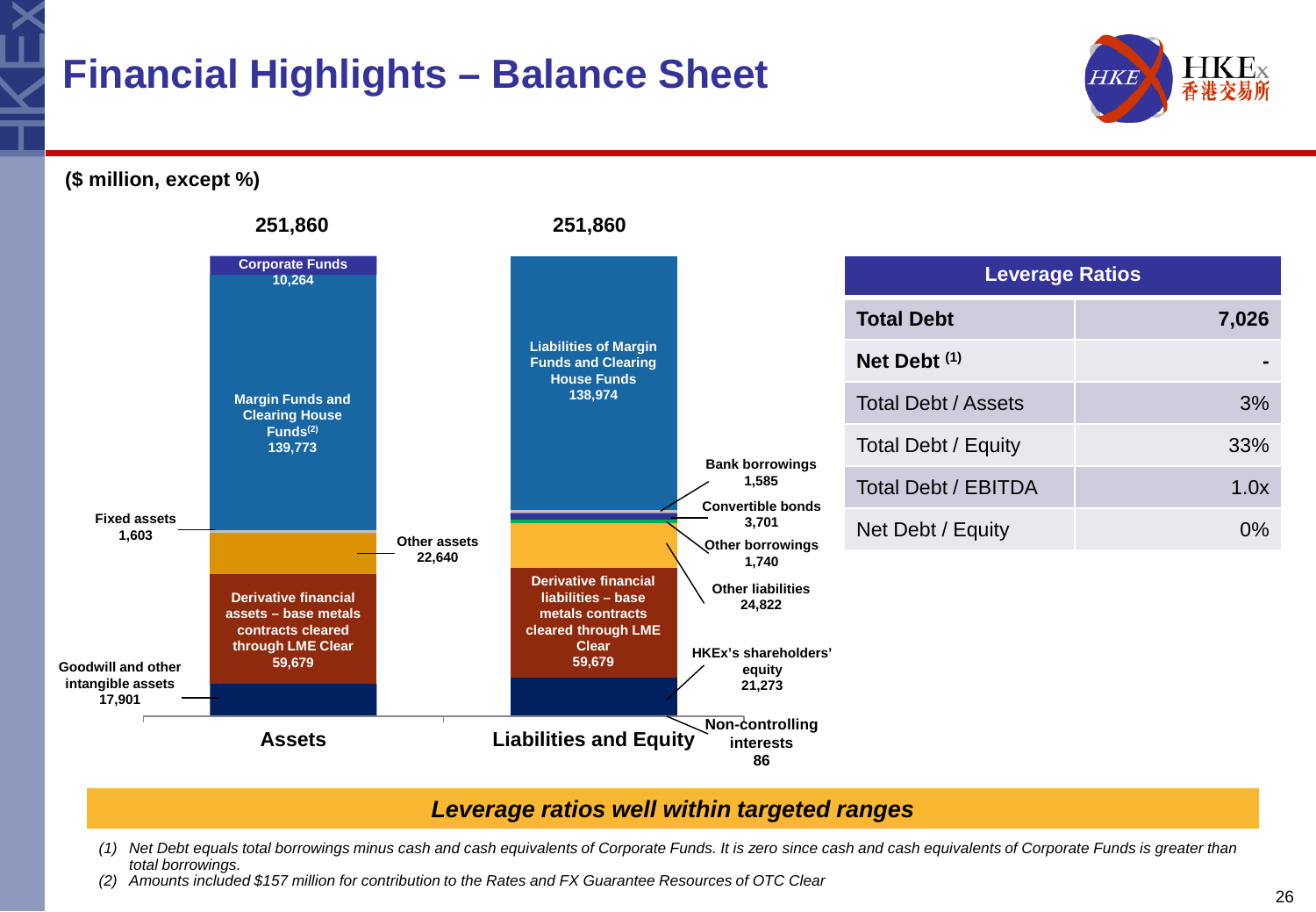# **Quarterly Trend**

#### *Revenue and Other Income*



| $($$ million $)$ |                                                                                                                                                          |                                                          |                                                               |                                                               |                                                                |                                                                                         |                                                                          |                                                 |
|------------------|----------------------------------------------------------------------------------------------------------------------------------------------------------|----------------------------------------------------------|---------------------------------------------------------------|---------------------------------------------------------------|----------------------------------------------------------------|-----------------------------------------------------------------------------------------|--------------------------------------------------------------------------|-------------------------------------------------|
| <b>Total</b>     | 2,222                                                                                                                                                    | 2,218                                                    | 2,134                                                         | 2,149                                                         | 2,335                                                          | 2,286                                                                                   | 2,471                                                                    | 2,757<br>$\mathbf{2}$                           |
|                  | $\mathbf 1$<br>216<br>140<br>188<br>69<br>431<br>255<br>922                                                                                              | 4<br>$\frac{56}{157}$<br>182<br>276<br>408<br>241<br>894 | $\mathbf{3}$<br>161<br>151<br>181<br>178<br>386<br>241<br>833 | $\mathbf{3}$<br>148<br>161<br>186<br>106<br>406<br>279<br>860 | 1<br>162<br>189<br>201<br>92 <sub>1</sub><br>453<br>299<br>938 | 8<br>187<br>164<br>181<br>287<br>390<br>242<br>827                                      | $\overline{\mathbf{4}}$<br>172<br>172<br>194<br>218<br>476<br>279<br>956 | 186<br>248<br>193<br>128<br>679<br>282<br>1,039 |
|                  | 2013 Q1<br>2013 Q2<br>2013 Q3<br>■ Trading fees and trading tariff<br>Clearing and settlement fees<br><b>Market data fees</b><br>■ Net investment income |                                                          |                                                               | 2013 Q4                                                       | 2014 Q1<br>Other revenue<br>■ Sundry income                    | 2014 Q2<br>Stock Exchange listing fees<br>Depository, custody and nominee services fees | 2014 Q3                                                                  | 2014 Q4                                         |